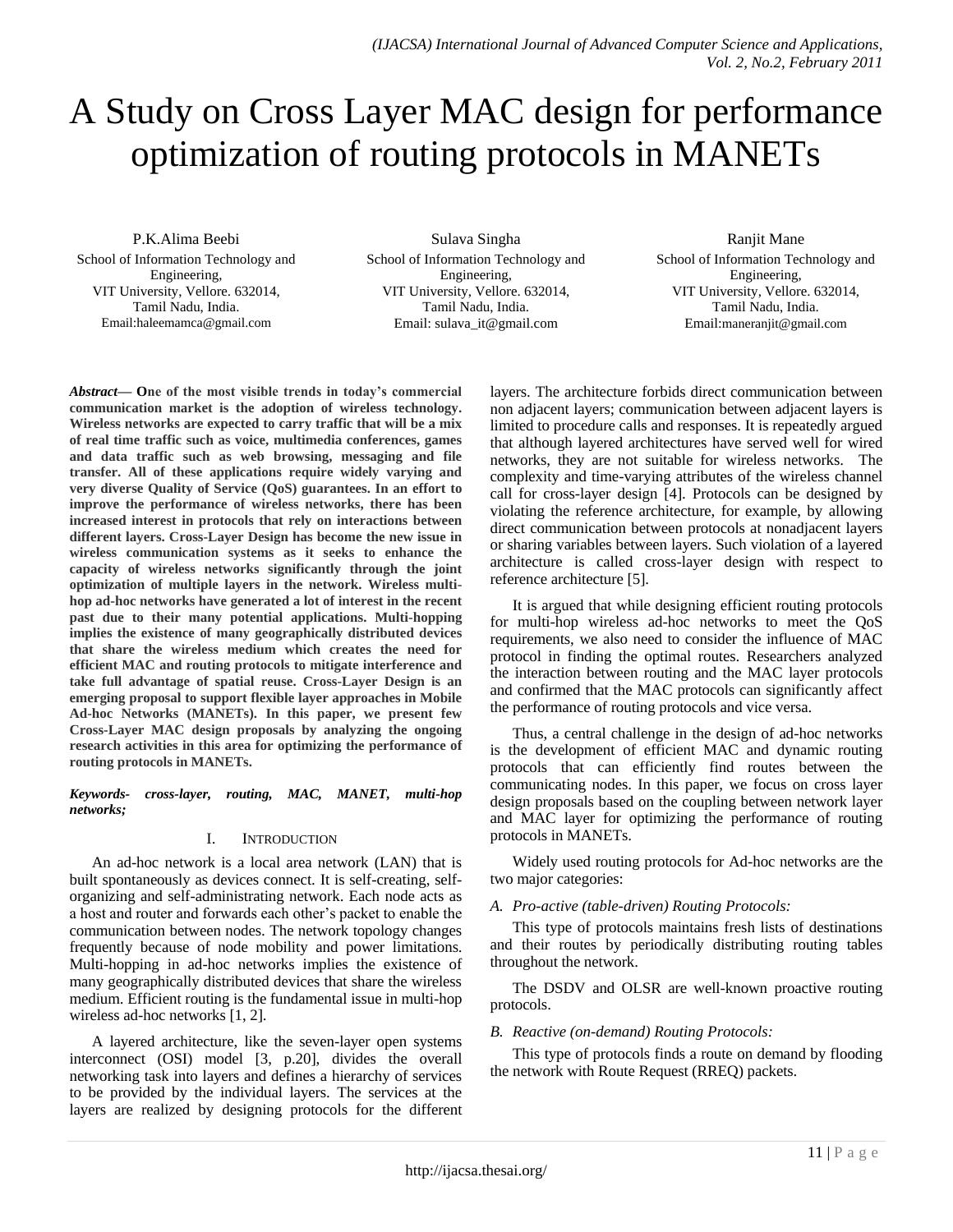The AODV and DSR are representatives of on-demand routing protocols.

The fundamental MAC technique of IEEE 802.11 based WLAN standard is the Distributed Coordination Function (DCF). DCF employs a CSMA/CA with Binary exponential back-off algorithm. This algorithm is used to space out repeated retransmissions of the same block of data, often as part of network congestion avoidance.

## II. AN OVERVIEW OF THE PROPOSALS

The layered architecture can be violated by creating new interfaces between the layers or by merging of adjacent layers **[5]**. The new interfaces are used for information sharing between the layers at runtime. Depending on the direction of information flow along the new interfaces, we classify the different proposals in the literature under consideration into the following categories:

- 1. The cross-layer proposals in which some information from the MAC layer is passed onto network layer for optimized routing in MANETs.
- 2. The cross-layer proposals in which some parameter of the network layer is passed onto the MAC layer to improve the performance of routing protocols.
- 3. The cross-layer proposals in which some information is passed back and forth between the two layers for efficient routing.

The adjacent layers are merged by designing a new sublayer such that the services provided by the new sublayer is the union of the services provided by the constituent layers.

4. Novel routing protocols based on cross-layer coupling between MAC and network layer.

The route maintenance overhead in AODV increases as the network mobility is high and the topology changes frequently. The established routes are to be changed as the nodes move away. It results in low performance as many packets are dropped when some active router node on the path moves away significantly. The performance of AODV protocol is improved by adopting a cross-layer approach and position based forwarding technique **[6]**. Here the MAC layer calculates the received power of the packets from the nodes and informs network layer if it is below the threshold value for efficient transmission. (Category 1). The network layer removes those nodes from the routing table and finds an alternate path.

## *A. Implementation of AODV-PF:*

AODV-PF is an update over on-demand routing protocol.

In position-based forwarding, every node maintains a list of neighbors nearest to the position of the destination. At the time of route establishment, only these nodes will be selected. Hence the route lifetime improves. A forwarding region is either a circular or a Box like virtual area drawn around the destination node.



*Figure 1: Sample PF Box forwarding region. A route between source node S and destination node D is found by flooding the forwarding region.*

When a node, S, needs a route to a destination, D, it floods a route request (RREQ) through the forwarding region/ entire network attempting to find the destination. In PF Box, a neighbor of S determines whether it is within the forwarding zone by using the location of S and the expected zone for D.

Once the path is established, source transmits data packets to the destination. There may be some nodes which may be in the same direction as of the destination, but may not have sufficient energy to forward the packets further. Such nodes must notify their predecessors about the energy constraint. Energy is a physical layer feature, which is measured at the MAC layer. If the estimated energy is below the threshold value for efficient transmission, then the routing layer is notified about the energy fall. Accordingly routing layer initializes route maintenance by notifying its neighbors about the problem and removes those nodes from the routing table.

AODV-PF outperforms on-demand routing protocols (AODV) in various constraints such as control overhead, throughput, latency when simulated with pause time and different loads. AODV-PF sustains high packet delivery rates. In terms of routing overhead, AODV-PF has scalable routing overhead for mobility, random packet loss, and traffic load, thus utilizing the channel efficiently.

A strategy of cross-layer algorithm AODV- SPF (Scheduling Priority Flow) is proposed in **[7]** to address the *Intra-Flow contention problem* in chain topology where the source, could actually inject more packets into the chain than the subsequent nodes can forward.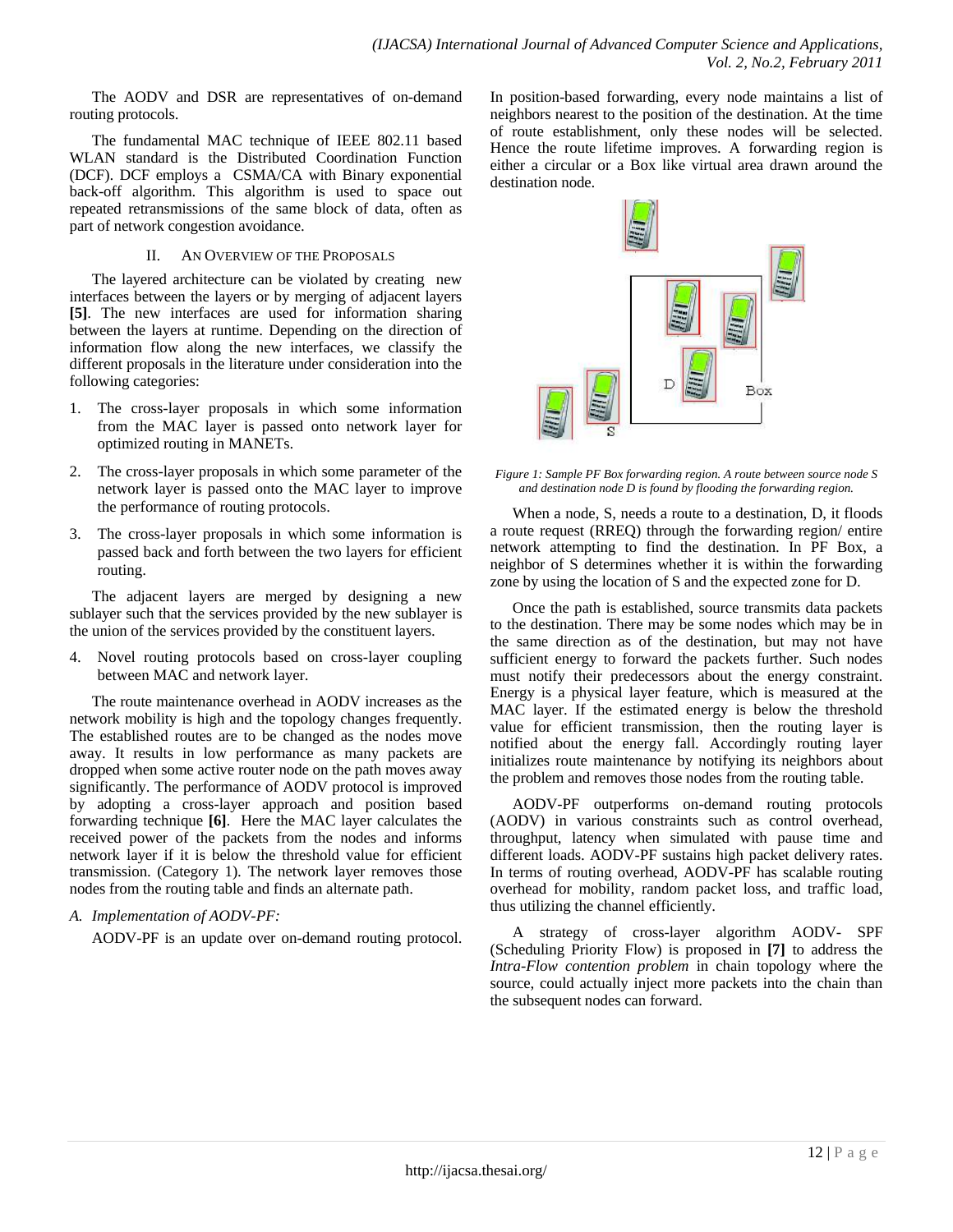

*Figure 2: MAC layer interference among a chain topology. Small circle denotes node's valid transmission range. Large circles denote node's interference range. Node 0 is the source, 6 is the destination.*

These packets are eventually dropped at the two subsequent nodes. In the shared channel environment of multi-hop ad hoc network, intra-flow contention is widespread and result in collision and congestion at some nodes. This not only greatly decreases the end-to-end throughput but also increase the probability of link failure during data transmission in network layer. Here the total hop count parameter is transmitted from network layer to MAC layer (Category 2) which is used to recalculate the contention window of the nodes along the routing path. This approach avoids collision in the MAC layer and results in getting better performances of data transmission in the network layer.

#### *B. Implementation of AODV-SPF:*

The AODV-SPF includes two major mechanisms. The first one is to assign a higher probability of channel access to the downstream node. This could achieve optimum packet scheduling for chain topology and avoid severe intra-flow contentions in each flow. The second one is to limit the data/fragment outgoing rate of source node in MANET, not to allow the source node to occupy the whole outgoing queue and bandwidth. This could efficiently prevent the irresponsible applications from injecting more packets than the network could handle, and leave more queue space and bandwidth for other flows passing through network, which further alleviates the unfairness problem between moderate and greedy source flows. One way to prevent the first node on the path from injecting more packets than what the succeeding nodes can forward is to assign the lowest channel access probability to source node and higher channel access probability to intermediate nodes along the downstream path. This can achieve optimum scheduling for one-way traffic in the regular chain topology.

Extensive simulations verify that compared to IEEE 802.11 DCF, this scheme, AODV -SPF, in most of the cases could achieve better performance metrics of data transmission in network layer, e.g., stable and higher throughput, packet delivery ratio, lower normalized routing load, decreasing the number of control messages such as Route Request and Route Error.

A mobile station that experiences bad channel tends to transmit at a low rate in order to decrease the bit error rate (BER). In **[8]**, a cooperative MAC protocol is used to improve the performance of the routing protocol (DSDV) in the network layer. In the cooperative MAC protocol, a station would use a neighboring helper station for MAC layer forwarding, if the two-hop relaying yields to a better performance than a direct single-hop transmission. A cross-layer approach is followed here where the DSDV routing protocol finds a multi-hop path from the source to destination while the cooperative MAC scheme, eventually selects two-hop forwarding for each routing layer hop (category 3), to boost the performance of the routing protocol.

## *C. Implementation of Cooperative Routing MAC protocol:*

Every station maintains information about its candidate helpers in a table called *CoopTable.* Corresponding to a particular helper station, each row in the *CoopTable* stores the MAC address of the helper and the transmission rates that this helper could provide for the two hop transmission (i.e., from the transmitter to the helper, and from the helper to the intended destination).



*Figure 3: Represents a simple network consisting of a source node (Ns ) ,a destination node (Nd), and a helper node(Nr ) .* 

In a real environment, every station could be considered as a candidate helper by its neighboring stations. The authors have implemented a broadcasting scheme using a *hello* packet in each station. The *hello* packet is generated directly by the MAC layer and is broadcasted on a periodic basis, and it indicates the sustainable rates between the particular station and its neighbors. A mobile station updates its *CoopTable* based upon the received *Hello* messages, in order to be aware of candidate helpers, and revokes timely an enlisted helper once the helper becomes inactive.

The extensibility of the cooperative MAC protocol into multi-hop ad-hoc networks, where in conjunction with the routing protocol can achieve superior performance, compared to the legacy 802.11g.

Due to the highly complicated nature of medium access control (MAC) layer in wireless networks, MAC protocol has been implemented as software. This is different from a wired network situation where MAC is implemented in hardware. Due to the software implementation of MAC protocol, the traditional routing structure in multi-hop wireless ad hoc networks results in long processing delays for forwarding packets in every intermediate/relay node. The authors in **[9]**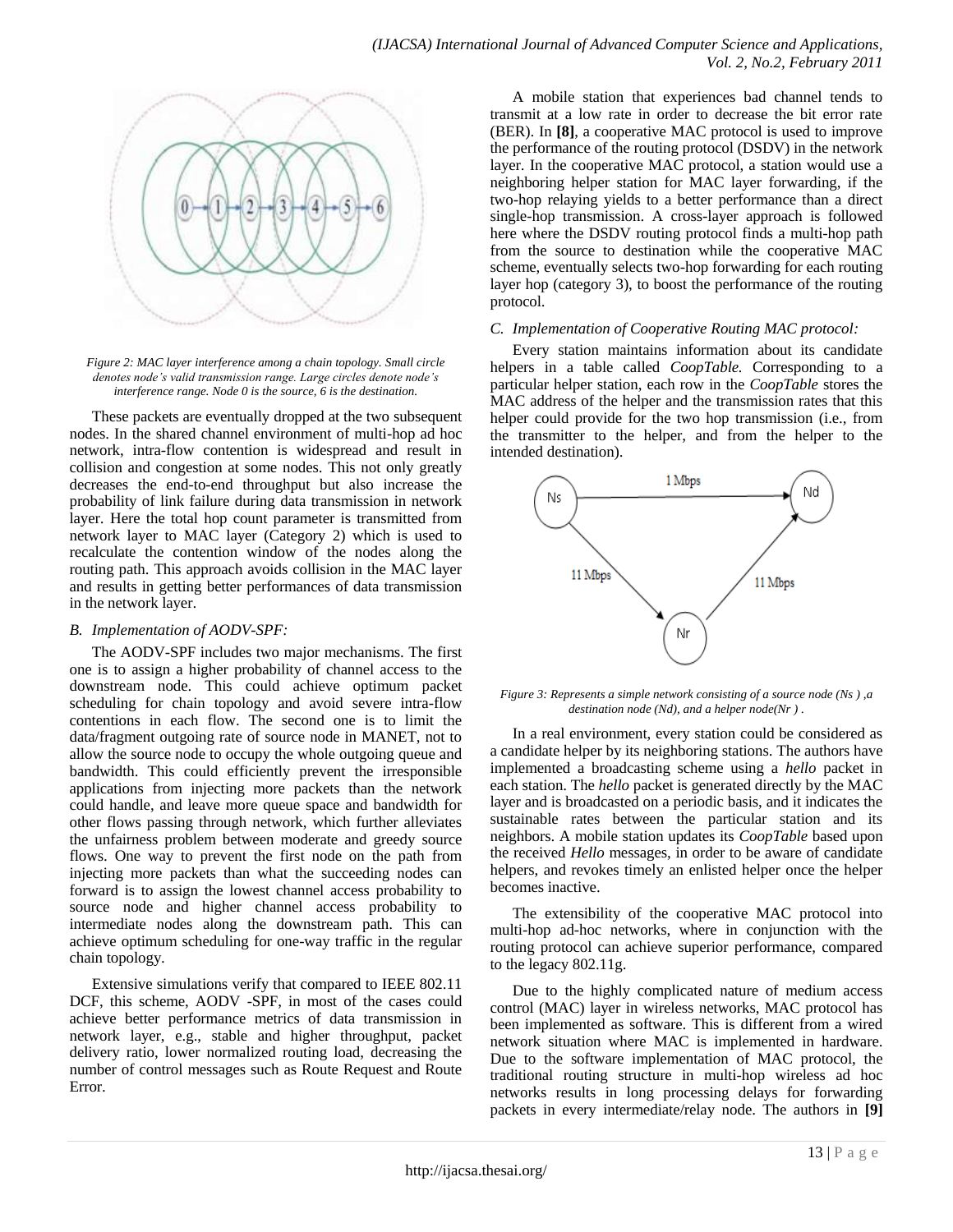propose a solution to alleviate this issue based on cross-layer MAC design, which improves the coordination between MAC and routing layers using an idea called "virtual link". Experimental results show that the proposed cross-layer design significantly improves the performance in terms of reduced round trip time(RTT), reduced processing time in the intermediate relay/forwarding nodes and increased throughput compared to a legacy architecture.

*D. Implementation of cross layer MAC enabling Virtual Link:*



*Figure 4: A multi-hop ad-hoc network example*

In the proposed cross-layer MAC architecture, the authors introduce two extra modules: *Inbound Monitor* module and *Self-Learning* module. The steps for creating a virtual link are then as follows. When the wireless MAC starts to run in a node, its IP address is noted and the Inbound Monitor also starts to run. The Inbound Monitor of this node checks for the destination IP address on each frame. If the destination IP is equal to its own IP address, this is treated as a normal frame. Otherwise, the Inbound Monitor will look up the corresponding virtual link entry for this frame. If a suitable virtual link is located successfully, this frame will be re-encapsulated according to this virtual link entry and sent to the physical layer immediately for relay/forwarding purpose.

If no corresponding virtual link is found, the self-learning module will be triggered. From now on, this monitor module will work on the outbound direction of the IEEE 802.11 MAC. After routing layer re-encapsulates the frame, which triggers the self-learning module, this frame will be shown again on the outbound direction. The self-learning module will create a suitable virtual link according to the new MAC header of this frame. When other data frames arrive at this node, the Inbound Monitor will re-encapsulate the MAC header according to corresponding Virtual Link entry.

The tests performed clearly demonstrate that cross-layer MAC design employing the proposed virtual link concept reduces the processing time at the intermediate nodes approximately by 50% while the throughput increases by 7– 10% when compared with the legacy routing algorithm.

LEss remaining hop More Opportunity (LEMO) algorithm was proposed to improve the packet delivery ratio and fairness among flows for multi-hop ad hoc networks through crosslayer interaction between MAC and the routing layer. The

routing information about the total hops and the remaining hops required by a packet to reach its destination is exploited by the MAC layer (Category 2) in order to give priority to the packets that are closer to their destination. Reference **[10]** compares the performance of LEMO algorithm by using DSR and AODV protocols at the routing layer and varying the mobility and the load conditions. With the help of performance metrics like packet delivery ratio, average end-to-end delay and normalized routing load, it is shown that cross-layering between DSR and IEEE 802.11 DCF performs better than cross-layering between AODV and IEEE 802.11 DCF.

## *E. Implementation of LAODV and LDSR:*

LAODV algorithm is implemented by applying crosslayered approach between AODV protocol at the routing layer and IEEE 802.11 DCF at the MAC layer. In order to achieve this, the information about the total number of hops between the source and the destination nodes, and the number of remaining hops from the forwarding node is collected from the routing layer and is sent to the MAC layer. The IEEE 802.11 DCF used at the MAC layer is modified to process the received information from the routing layer and change the value of *CWmin* accordingly. LDSR algorithm is implemented in a similar manner by using DSR as the routing layer protocol instead of AODV.

It is concluded from the simulation results that LAODV and LDSR have better packet delivery ratio. Both have shown significant improvement in performance in terms of average end-to-end delay and normalized routing load. Cross layering between DSR and IEEE 802.11 DCF has shown better results than cross-layering between AODV and IEEE 802.11 DCF. LDSR has shown an increase in packet delivery ratio up to 2% whereas with LAODV marginal increase can be seen.

In [11], the authors propose a novel Cross-layer Synchronous Dynamic Token Protocol (CLSDTP) in single channel that is based on token-passing scheme (Category 4). The protocol introduces a token relay algorithm which is fast and adaptive to topology variation, presents a collision avoidance algorithm which solves the exposed and hidden terminal problem. The CLSDTP improves the spatial multiplexing compared with the RTS/CTS access mechanism. The results of the simulation show that CLSDTP can significantly improve the system performance.

# *F. Implementation of CLSDTP:*

In CLSDTP, the Time Slot is defined as the time need to send a token and a data packet. Every node synchronizes with each other through monitoring messages transferred by its neighbors. A node begins to transfer token at the time T0, send data packet at the time T1. Node sends one data packet in one time slot. If a node hears a token transferred by its neighbor, it will realize it is the beginning of a slot. If a node hears a data packet sent by its neighbor, it will realize it is the time T1 of a slot. There should be no worry about the timeslot synchronization because the Time Slot is long and the guard interval. Same as WDTP, each node should maintain a token passing queue (TPQ) to record its neighbor nodes. The nodes not holding the token listen to the channel. If they find a node processed the token transfer, they push the node to the rear of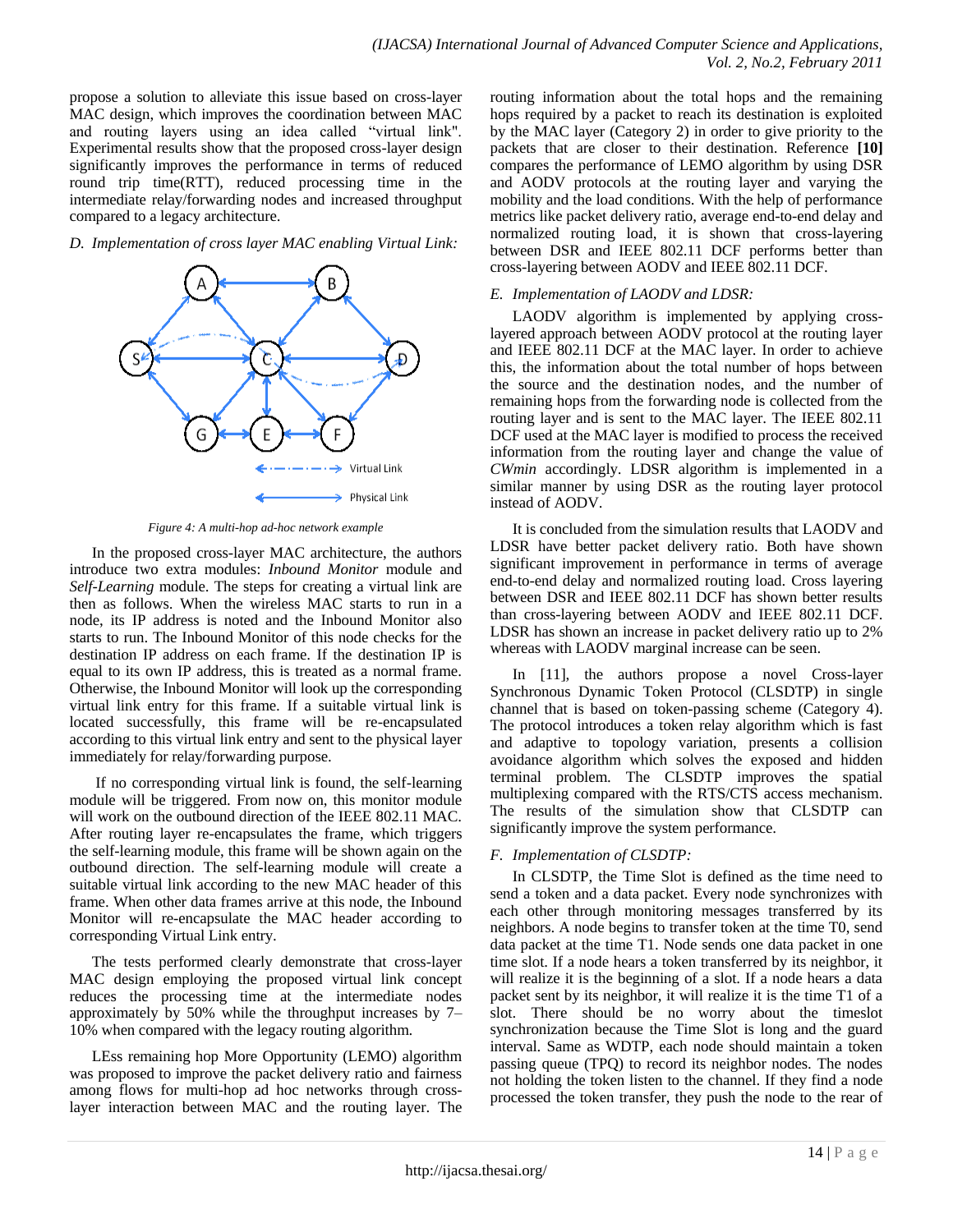their TPQs. The node holding the token transfers the token to the front node in its TPQ. Successful token transmission relies on implicit acknowledgment which is the successor's token transmission. A node will consider that the connection with its successor is broken, if the successor does not transfer token in the beginning of the next timeslot, which indicates that the transfer was unsuccessful. It should delete the node from its TPQ and transfer the token again to the new front node of its TPQ.

The most important feature of CLSDTP is the sharing of net information by MAC and routing layer, which reduces the system overhead significantly. The protocol inherits the advantage of the token passing scheme under which the probability of collision is very low, which effects the performance of network dramatically. The results of Spatialmultiplexing analysis and the simulation demonstrate that CLSDTP outperforms 802.11 RTS/CTS-AODV protocol in terms of system throughput and delay.

A novel cross-layer efficient routing protocol (CLERP) is presented in [12]. CLERP adopts cross-layer design to establish backup route to reduce the packet losses when link breaks occur. To decrease the unnecessary overhead of hello packets, adaptive links connectivity is employed to improve connectivity and coverage when the nodes are far away from the primary route. The simulation results demonstrate that CLERP yields lower route discovery frequency, higher packet delivery fraction, better average end-to-end delay and lower routing load.

## *G. Implementation of CLERP:*

CLERP is presented by sharing the cross-layer cache information while still maintaining separation between the MAC layer 802.11 and the route layer AODV in protocol design. Cross-layer cache is used to enhance the connectivity of the network. Node updates its cross-layer cache if any communication is heard from any neighbor (Category 1). If a node receives any messages from its neighbors, the neighbors' link status is set to active and the timeout is reset to the current time plus active timeout. If active timeout passes without any messages from a neighbor, the neighbor's link status changes to inactive. Once in the inactive state, if there is still no sign of the neighbor during the delete interval, the neighbor is deleted from the cross-layer cache. Cross-layer cache can be used to establish backup route to reduce the packet losses due to link break. The backup routes are established during the RTS/CTS/DATA/ACK exchange procedure. When a node that is not part of the route overhears RTS messages transmitted by a neighbor, it records MAC address of the receiver and the sender of the packet. When the node overhears the CTS messages, it checks if the recorded sender of the RTS is the receiver of the CTS. If it is, the receiver of the RTS is a neighbor and should be inserted in the cross-layer cache. Meanwhile, it records that neighbor as the next hop to the destination in its backup route table. Using this method, backup route can be conducted. When a node detects a link break, it caches the packets transmitted to it and then broadcasts a one hop Route Request (RREQ) to candidate for backup routes. After receiving this RREQ, nodes that have a routing to the destination in their alternate route table, forward the packet to

their next hop node. Data packets therefore can be delivered through one or more alternate routes and are not dropped when link breaks occur. If no backup route can be constructed with the downstream node, an RERR message is propagated toward the source node to initiate a route rediscovery after a timeout value.

Simulation results prove that CLERP increases the packet delivery fraction, reduces the route discovery frequency, average end-to-end delay and normalized routing load.

## III. CONCLUSION AND FUTURE RESEARCH

In accordance with the review performed, we propose to combine the strategies followed in more than one literature in the following manner to further improve the performance of the routing protocols in MANETs. 1. AODV-PF and AODV-SPF can be combined with the Cooperative Routing MAC protocol to further improve the performance of routing protocols. 2. AODV-SPF considers only the chain topology. We can focus on how this AODV-SPF can be extended on networks with other topologies and can analyze the results through simulation. 3. To reduce packet processing delay at every node the concept of virtual link can be incorporated along with other strategies for performance improvement of routing protocols. 4. AODV-SPF can be combined with LEMO algorithm to further improve the performance of routing protocols in MANETs. We also suggest modifying the existing approach in the literatures with the new one and analyzing whether it could be possible to bring out the best outcome. 5. In CLSDTP, a token passing scheme is used through which MAC and network layer share net information. This idea of token passing can be combined with AODV-PF to pass information about the weak nodes to network layer. In CLERP, AODV is used at the routing protocol in the network layer. Instead other on-demand routing protocol such as DSR can be used and the results can be analyzed through simulation. Also we plan to introduce more parameters other than the existing parameters and try to analyze the results through simulation.

#### **REFERENCES**

- [1] Carine TOHAM, François JAN "Multi-interfaces and Multi-channels Multi-hop Ad hoc Networks: Overview and Challenges" (MASS), 2006 IEEE International Conference on Oct. 2006, Print ISBN-1-4244-0507- 6.
- [2] Catherine Rosenberg "Challenges in Multi-Hop Networks" Next generation internet design and Engineering, 2006. NGI, 2006 2<sup>nd</sup> Conference on. E-ISBN-0-7803-9456-9. Print ISBN-0-7803-9455-0.
- [3] D.Bertsekas and R.Gallager, Data Networks, 2<sup>nd</sup> ed., Prentice Hall, 1992.
- [4] Frank Aune , "Cross-Layer Design Tutorial" Published under Creative Commons License.D.Bertsekas and R.Gallager, Data Networks, 2<sup>nd</sup> ed., Prentice Hall, 1992.
- [5] Vineet Srivastava, Mehul Motani "Cross-Layer Design: A survey and the road ahead" Communication Magazine, IEEE. Issue date: Dec, 2005. ISSN: 0163-6804.
- [6] Patil R.; Damodar A.; Das R. "Cross Layer AODV with Position based Forwarding Routing for Mobile Adhoc Network *MANET"* Wireless Communication and Sensor Networks  $2009\,5^{\text{th}}$  IEEE Conference on 10.11.09/ACSN,2009.5434796. Print ISBN-978-1-4244-5876-9.
- [7] So tsung Chou; Hann Tzong Chun; Chang-Ho Shiao; "AODV Protocol with Scheduling Priority Flow in Mac Layer (AODV – SPF)" Networked Computing and Advanced Information Management (NCM), 2010 6<sup>th</sup> International Conference on Publication year 2010. Issue date: 16-18 Aug 2010. Print ISBN: 978-1-4244-7671-8.
- [8] Jian Lin, Thanasis Korakis, Xiao Wang, Shunyuan Ye and Shivendra Panwar "A Demonstration of a Cross-Layer Cooperative Routing-MAC